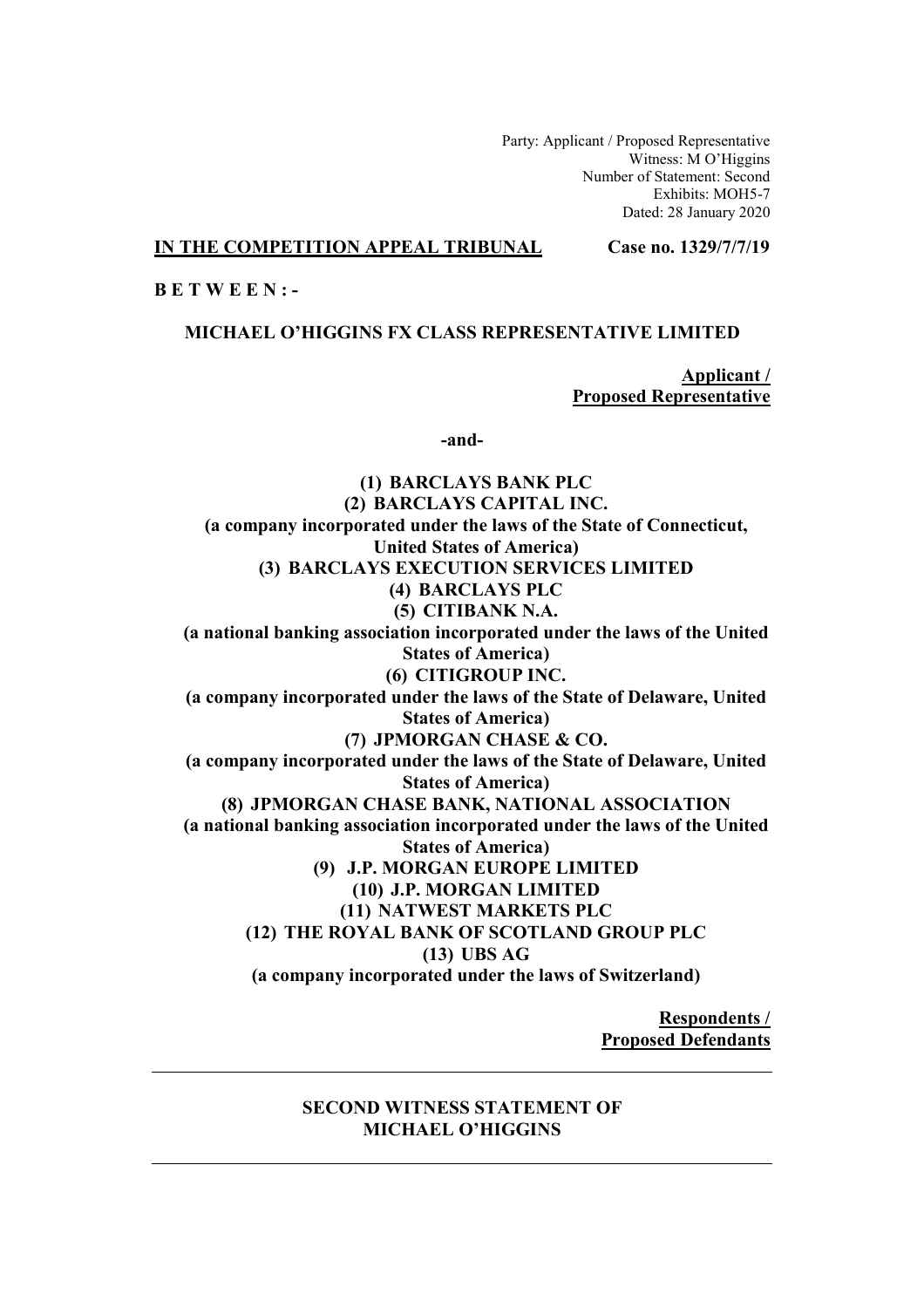I, **MICHAEL O'HIGGINS**, of Michael O'Higgins FX Class Representative Limited, whose registered address is c/o Scott+Scott UK LLP, St Bartholomew's House, 90-94 Fleet Street, London, EC4Y 1DH, **WILL SAY**:

# **Introduction**

- 1. I have previously provided a witness statement in relation to the above claim (the "**Claim**") dated 28 July 2019 (my "**First Statement**") and filed with the Competition Appeal Tribunal (the "**Tribunal**") on 29 July 2019. This is my second witness statement in these proceedings and it is provided to the Tribunal by way of update on certain developments since the First Statement. I group the updates under the same headings as used in my First Statement and use the same definitions.
- 2. As with my First Statement, I make this statement in my role as sole director and sole member of the Proposed Representative and therefore as the individual with complete control over the Proposed Representative. As such, in this statement, references to the knowledge, conduct, etc. of the Proposed Representative are to be understood as being references to my own knowledge, conduct, etc.
- 3. Except where I state to the contrary, I am able to state the matters in this witness statement from my own knowledge. As such, the facts contained in this witness statement are true to the best of my knowledge, information and belief, save where otherwise indicated in which case I identify the source of my information.

## **Authorisation of the class representative: the UK collective action regime**

4. In paragraph 13 of my First Statement, I stated that I was not aware of any other person(s) seeking approval to act as class representative in respect of claims covering the same subject matter and, as such, did not address Rule 78(2)(c) of the 2015 Rules in that statement. Since my First Statement, another person – Mr Phillip Evans – filed an application on 11 December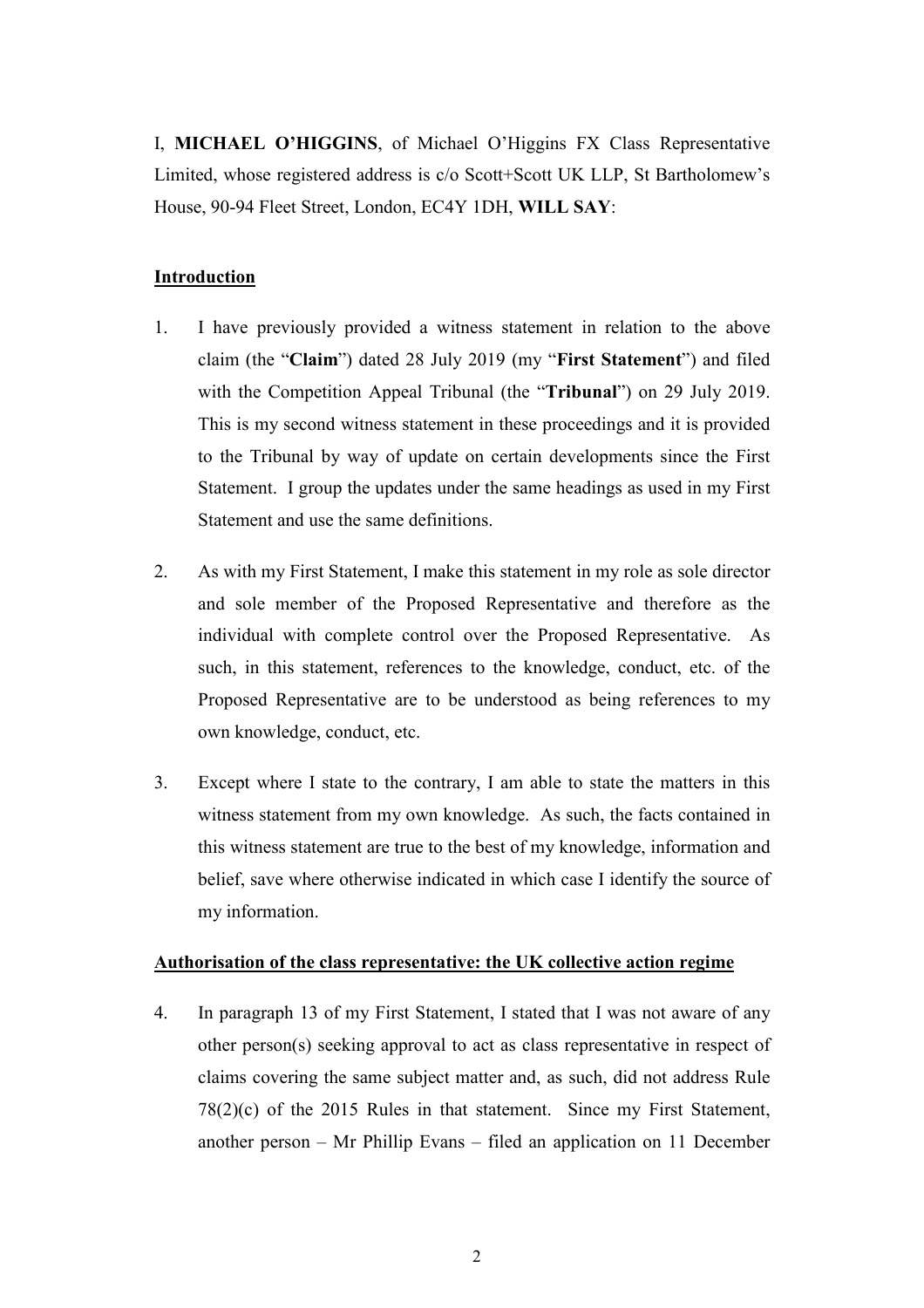2019 seeking approval for a similar action.<sup>1</sup> I will address the requirements of Rule 78(2)(c) in due course, when I have been provided with more information about that claim.

# **My suitability to act as the individual with control over the Proposed Representative**

### *Experience*

-

- 5. I left my position as Chairman of the Channel Islands Competition and Regulatory Authority at the end of my term of appointment in December 2019, having been in the role since July 2016.
- 6. In paragraph 37 of my First Statement, I stated that I intended to put together a small group of advisers (the "**Advisory Committee**") to assist me in my role as director of the Proposed Representative, as necessary, in considering aspects of the Claim. The Advisory Committee has now been constituted and is comprised of the following members:
	- a. *Sir Christopher Clarke*: As foreshadowed in paragraph 37 of my First Statement, Sir Christopher Clarke, a former Lord Justice of Appeal of the Courts of England and Wales and current president of the Court of Appeal of Bermuda, chairs the Advisory Committee. A copy of Sir Christopher's *curriculum vitae* is exhibited at **MOH5**.
	- b. *Mr Damian Mitchell*: Mr Mitchell is the founder and managing partner of DSquare Trading Limited ("**DSquare**"), which is a high frequency and high volume FX trading company. Mr Mitchell has over 30 years' experience in trading FX and other products. Prior to founding DSquare in 2006, Mr Mitchell worked as a trader at HSBC, Bankers Trust, Dresdner Kleinwort Wasserstein and as Head of FX Arbitrage at Société Générale. A copy of Mr Mitchell's *curriculum vitae* is exhibited at **MOH6**. DSquare is an English domiciled

<sup>&</sup>lt;sup>1</sup> 1336/7/7/19 Mr Phillip Evans v Barclays Bank PLC and Others.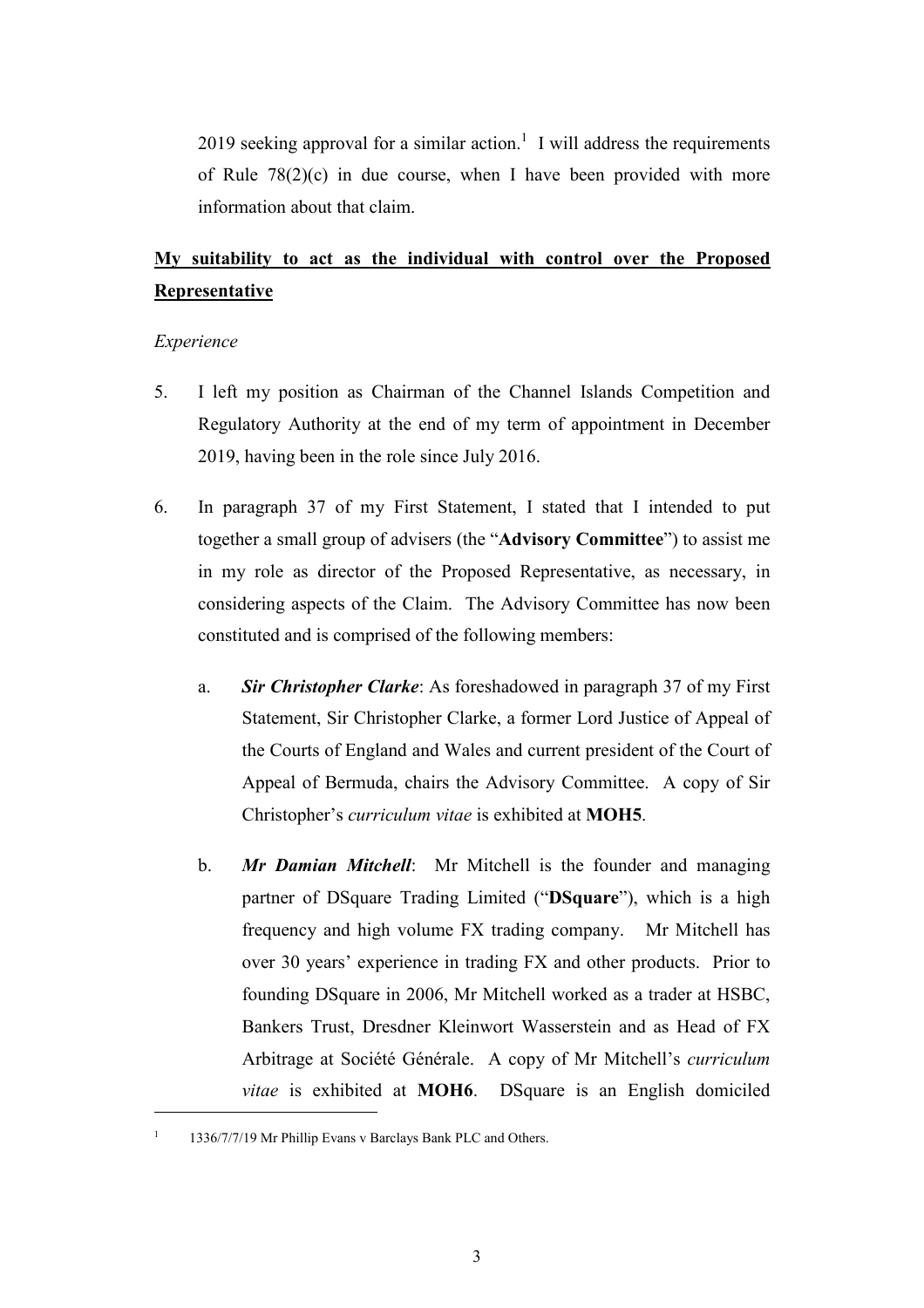company and a member of the Proposed Class. I regard Mr Mitchell's senior role with a member of the Proposed Class as a particular strength that Mr Mitchell brings to the Advisory Committee. Nevertheless, I recognise that there may be certain issues where it could be argued that Mr Mitchell's role with DSquare gives rise to a risk of apparent or actual bias, such as in relation to the methodology for the allocation of any proceeds of the proposed Claim to members of the Proposed Class. If I believe that there is such a risk on a particular issue, Mr Mitchell will not participate in Advisory Committee discussions on such an issue.

- c. *Mr Ian Pearson:* Mr Pearson was a Member of Parliament for 16 years, of which he spent 9 years as a government minister. As Economic Secretary to the Treasury for the period of October 2008 to January 2010, Mr Pearson has a particular understanding of the financial services industry. During this period, Mr Pearson had responsibility for the 2009 Banking Act and the 2010 Financial Services Act. He was also responsible, *inter alia*, for the Debt Management Office (which raised £180 billion in 2008-2009) and National Savings and Investments (which had £15 million in gross inflows and 27 million customers during his tenure). Mr Pearson also spent a year as Minister of State for Trade and Foreign Affairs. Mr Pearson also has extensive business experience. He spent five years on the Advisory Board of PwC UK (2011-2016) and is currently a non-executive director of Thames Water (15 million customers and £2 billion turnover) and the Chairman of CODE Investing (an FCAregulated debt finance platform for SME growth capital), amongst other roles. A copy of Mr Pearson's *curriculum vitae* is exhibited at **MOH7**.
- 7. I consider that these advisers, collectively but also individually, are well qualified to advise me on the issues which are likely to arise as the Claim develops.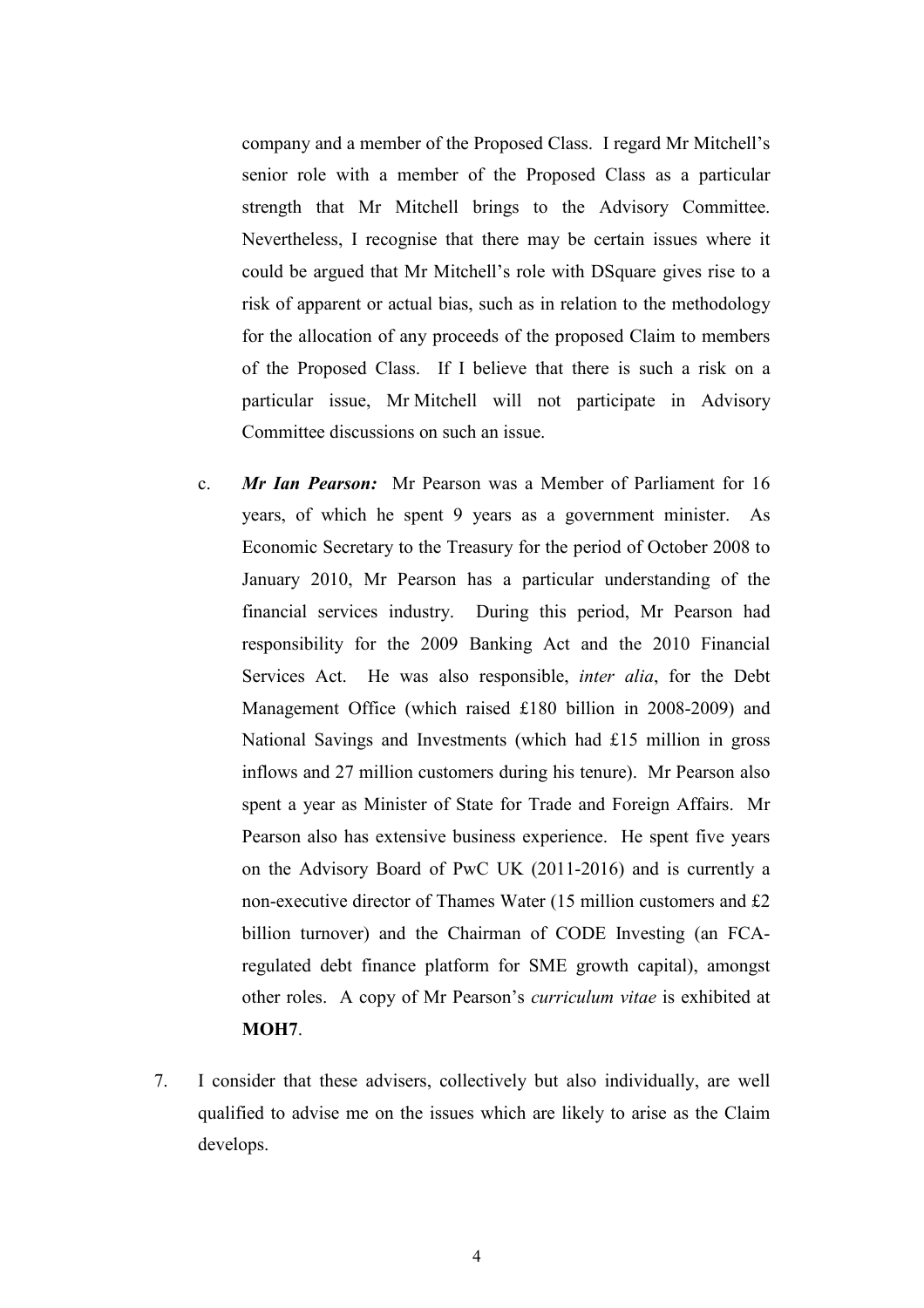8. As set out in paragraph 38 of my First Statement, the Proposed Representative has instructed a legal team with extensive experience in competition damages actions and in class and collective action cases. Since my First Statement, the Proposed Representative has added a barrister to its counsel team to assist with specific issues relating to costs, Mr Nicholas Bacon QC of 4 New Square Chambers. Mr Bacon QC is to advise on issues related to costs and funding. Mr Bacon QC is a leading costs silk who, I am informed by my solicitors, has appeared before the Tribunal in two cases concerning collective proceedings order applications under the Consumer Rights Act, namely *Merricks*<sup>2</sup> and the Trucks cartel<sup>3</sup>.

# **Litigation Plan**

9. The Litigation Plan exhibited as Exhibit MOH4 to my First Statement noted that DRD Partnership would assist the Proposed Representative with public relations and media strategy. Questor Consulting Partnership Limited is now undertaking this role.

## **Third party funding arrangements and adverse costs cover**

- 10. At the time of filing the Claim, the Proposed Representative had in place £21 million of after the event insurance (see paragraph 49 of my First Statement). Since then, the Proposed Representative:
	- a. has obtained an additional £5.5 million of cover, bringing the total amount to £26.5 million (the Second Excess Layer); and
	- b. has accepted an offer for an additional £4 million of cover, and is in the process of formally incepting this Policy. This will bring the total amount of ATE insurance to £30.5 million (the Third Excess Layer).

 $\overline{a}$ 

<sup>&</sup>lt;sup>2</sup> Case  $1266/7/7/16$ .

<sup>3</sup> Cases 1282/7/7/18 and 1289/7/7/18.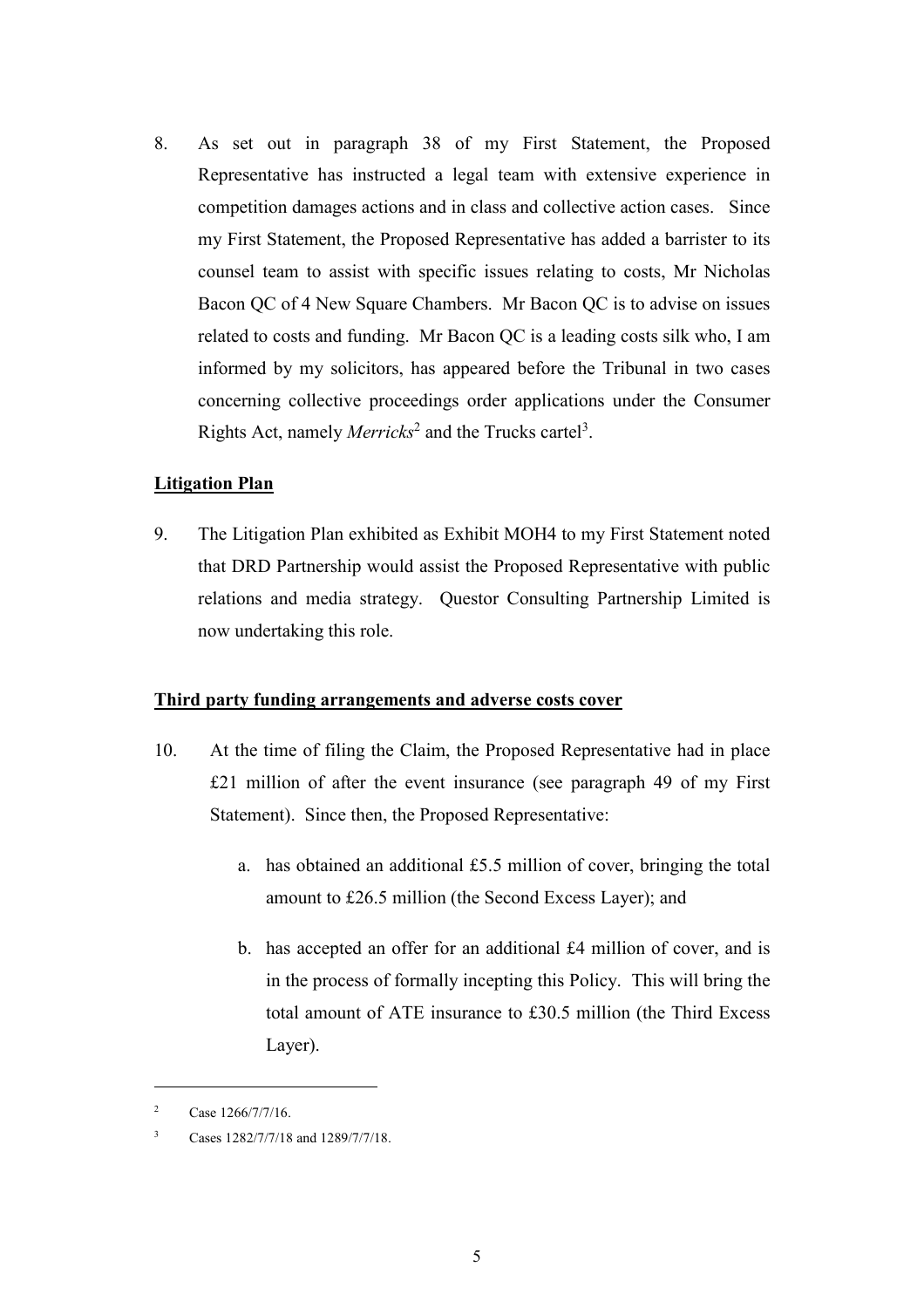# **STATEMENT OF TRUTH**

I believe that the facts stated in this witness statement are true.

Signed: Lutin 79 Mai

Michael O'Higgins

28 JANUARY 2020 Date: